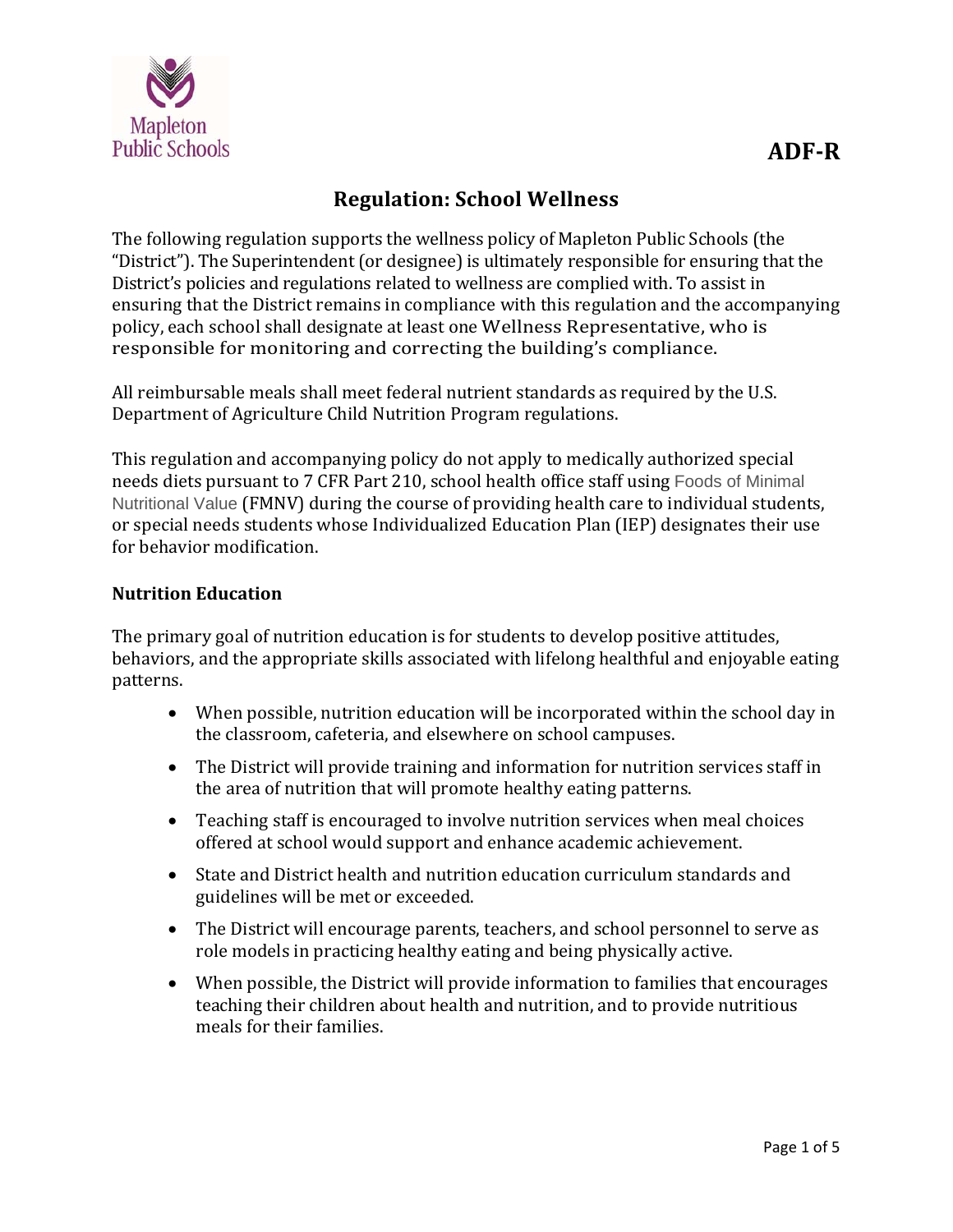

## **Physical Activity**

A quality physical education program is an essential component of a child's growth and learning experience. Physical activity shall be included in a school's daily education program from grades pre-kindergarten through 12. Physical education should include opportunities to learn about physical education through instruction, in accordance with the District's content standards, and may include, but need not be limited to exercise programs, fitness breaks, recess, field trips that include physical activity, and classroom activities that include physical activity. As part of the District's Wellness policy, Mapleton Public Schools is dedicated to providing more opportunities for students to engage in physical activity. This goal will be accomplished by:

- Meeting or exceeding state and District physical education curriculum standards and guidelines;
- Providing physical activity opportunities to students with a suggested goal of 60 minutes per day including all recesses;
- Encouraging schools to hold fundraisers that are supportive of healthy eating and physical activity. Such activities could involve sale of healthful foods, nonfood items, or participation in physical activity (i.e. students would earn money for how many steps they take, or for how many times they rode their bike for  $\frac{1}{2}$ hour) in lieu of fundraisers that include the sale of less healthful food items. Schools are also encouraged to have no more than 50% of their fundraising activities involve the sale of food or beverages, and to restrict food-related fundraising activities until after the end of the last lunch period of the day;
- Encouraging teachers to integrate physical activity into classroom curricula; and,
- Providing adequate space and age- appropriate equipment to encourage physical activity when possible.

#### **Nutrition Standards**

Students' lifelong eating habits are greatly influenced by the types of foods and beverages available. Mapleton Public Schools is dedicated to encouraging development of healthy eating habits by adopting the following District nutrition standards.

Mapleton Public Schools will ensure that reimbursable meals are easily accessible to all students, and that foods sold or served to students outside of the school meal program will be considered healthful as defined by Colorado statute.

A "healthful beverage" means:

- Plain, unflavored, noncarbonated water;
- Milk, as that term is defined in section C.R.S.  $\S$  25-5.5-101, and shall include but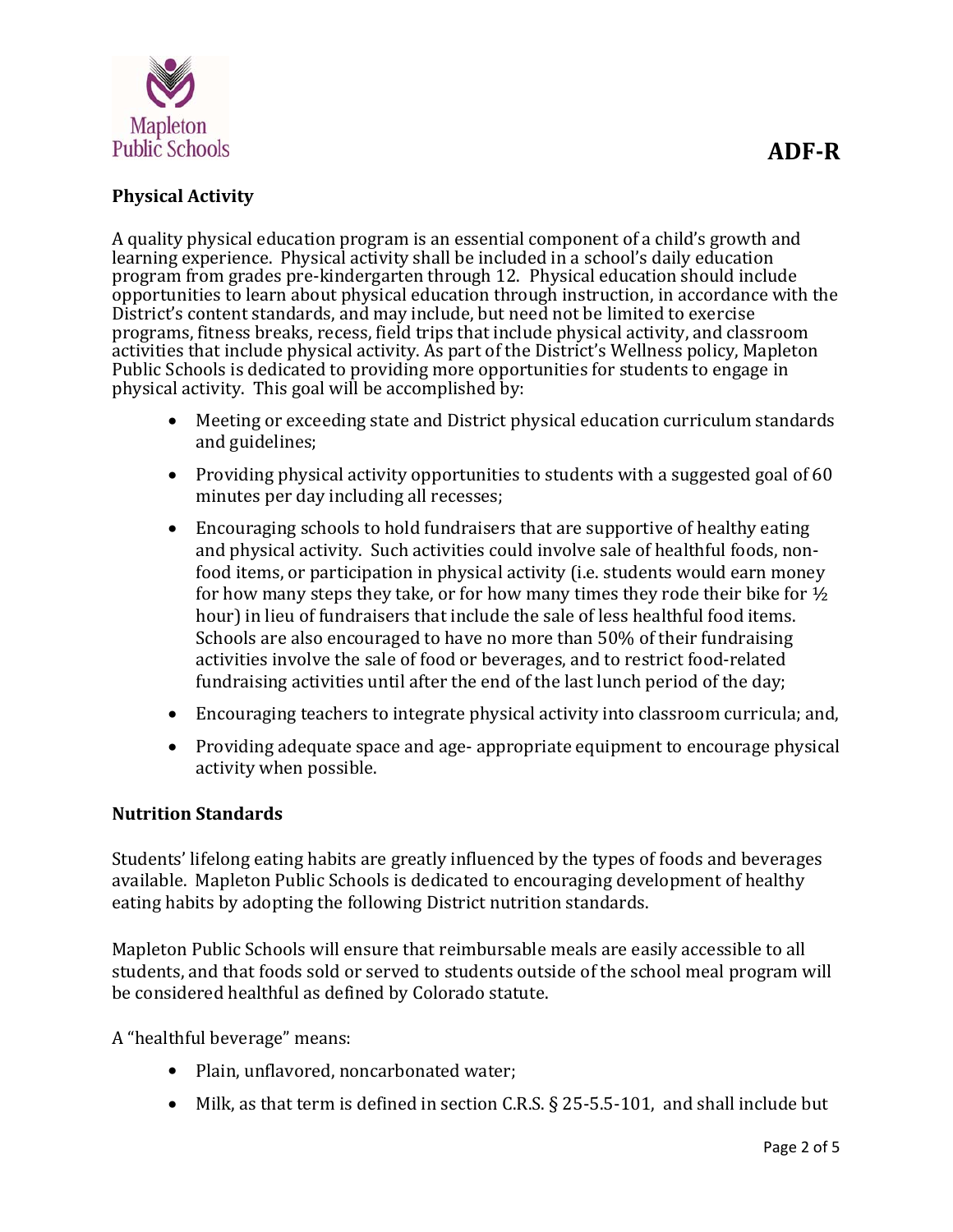

not necessarily be limited to chocolate milk, soy milk, rice milk, and other similar dairy or nondairy milk;

- One hundred percent fruit juices or fruit-based drinks composed of no less than fifty percent juice, without additional sweeteners; and
- An electrolyte replacement beverage that contains forty-two grams or fewer of additional sweeteners per twenty-ounce serving.

"Healthful food" means:

- Nuts, seeds, dairy products, fresh fruits or vegetables, dried fruits or vegetables, and packaged fruits in their own juice; and
- Any other food item containing:
	- Not more than thirty-five percent of total calories from fat and not more than ten percent of those calories from saturated fat; and
	- $-$  Not more than thirty-five percent of its total weight in sugar.

In addition to the standards outlined above, the District shall not make available to students any food item that contains any amount of industrially produced trans-fat. This applies to all food and beverages on school grounds, including but not limited to those made available in a school cafeteria, school store, vending machine, or other food service entity existing on school grounds. Foods sold in fundraising efforts are exempt.

Vending machines shall not be placed in areas easily accessible to students in grades PK – 6. Grades  $7 - 12$  may have access to food in vending machines as long as compliance to the federal and state competitive foods rules is adhered to. Vending machines placed in student areas shall not contain soda/carbonated beverages. One hundred percent of food and beverages offered in a vending machine shall meet the criteria for healthy food choices as defined in Colorado State statute.

Schools will also be encouraged to:

- Make fresh fruits and vegetables available to all students throughout the school-day;
- Ensure that all students have access to healthful food choices in appropriate portion sizes throughout the school-day;
- Ensure that students have an adequate amount of time to eat;
- Ensure that parents providing classroom snacks choose healthy options; and
- Serve breakfast after the bell.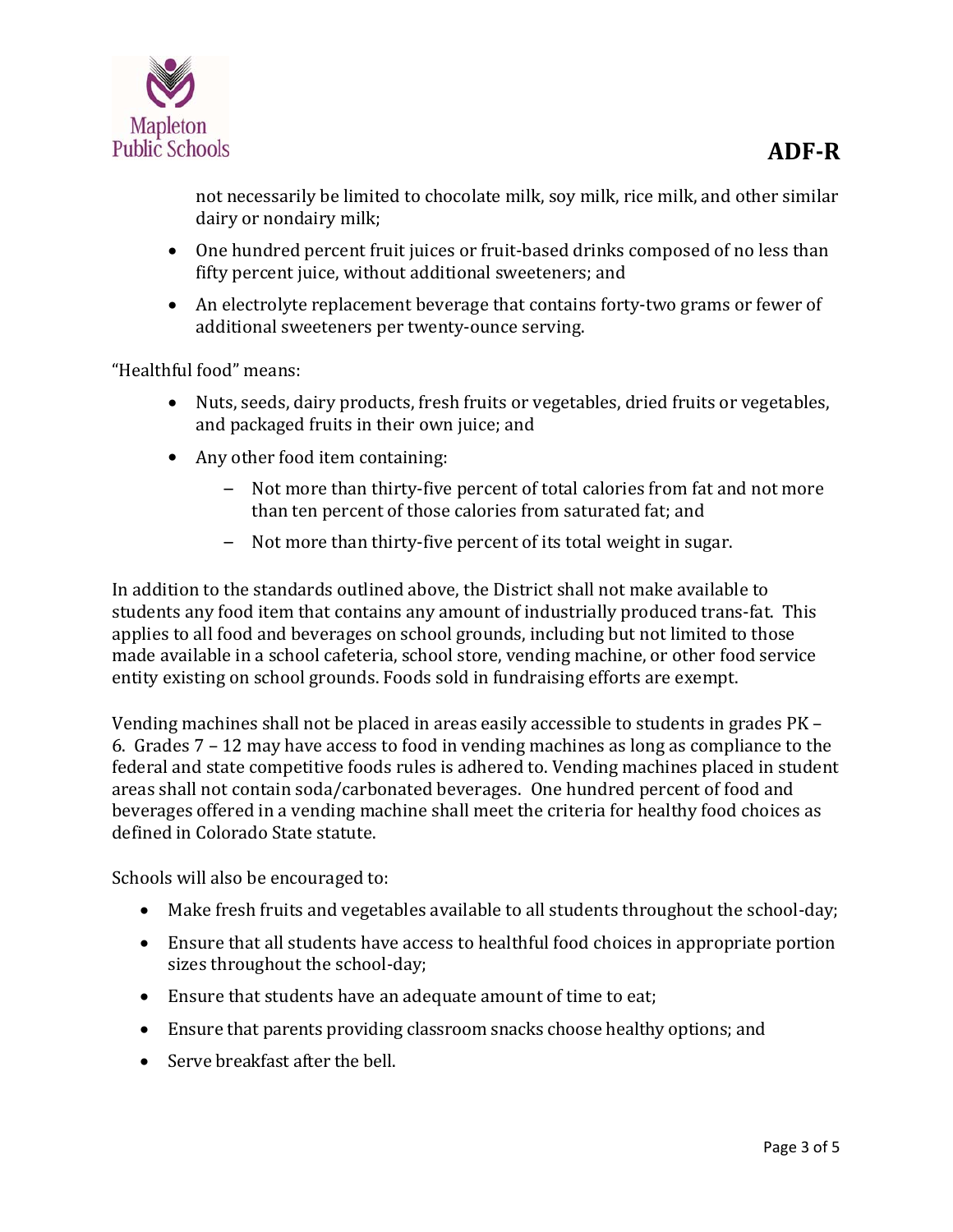

#### **Other School‐Based Activities**

Schools are encouraged to support the creation of a wellness environment that is aligned with healthy school goals and provides consistent wellness messages.

To accomplish this goal, schools are encouraged to:

- Schedule recess before lunch for grades  $K-5$  when possible so children come to lunch less distracted and ready to eat, encouraging them to consume more of their meal:
- Schedule lunch periods as near the middle of the day as possible;
- Provide enough space and serving areas to ensure student access to school meals with a minimal wait time:
- Provide a minimum of 10 minutes for eating breakfast (not including recess time) and 15 minutes for eating lunch (not including recess time);
- Prohibit the use of food and/or physical activity as a reward or punishment in order to support healthy connections between the students and food/physical activity, as well as to help address the childhood obesity issue;
- Ensure that foods/beverages available in after school concession stands are healthful as defined by Colorado statute;
- Support the maintenance of a clean, safe, enjoyable meal environment for students;
- Provide positive, motivating messages, both verbal and non-verbal, about healthy eating and physical activity throughout the entire school setting. All school personnel should help to reinforce these positive messages;
- Utilize non-food fundraisers such as sale of flowers, gift-wrap, tickets to sporting events, and family fun activities;
- Ensure that all students have access to a sufficient number of functioning water fountains in accordance with local building codes, or other means to provide students with sufficient access to drinking water; and,
- Adopt rules specifying the time and place at which competitive foods may be sold on school property to encourage the selection of healthful food choices.
- Make information concerning the nutritional content of foods and beverages sold by or available to students, as well as the nutritional content of competitive foods sold or available on District property, available to students and parents;
- Provide parent educational opportunities to inform them about nutrition and physical activity, including information about healthful foods and beverages to